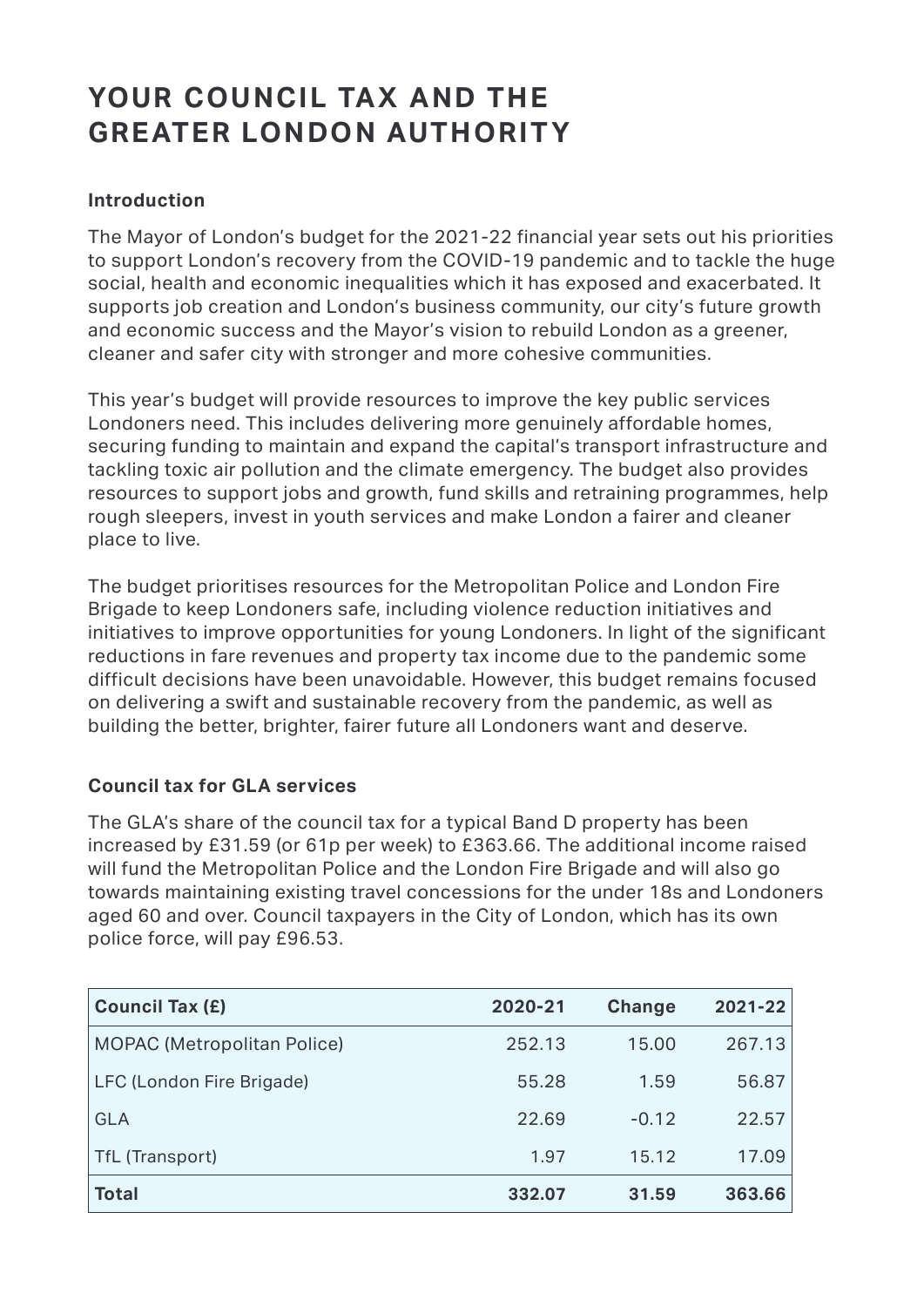#### **Investing in frontline services**

This budget will enable the Mayor to fulfil his key priorities for London. These include:

- $\bullet$  ensuring the Metropolitan Police have the resources they need to tackle violent crime – the Mayor has funded 1,300 additional police officer posts from locally raised council tax and business rates revenues;
- ® tackling the underlying causes of crime through the rollout of funding to support disadvantaged young Londoners access positive opportunities and constructive activities that allow them to make the most of their potential, as well as resources for new violence reduction initiatives;
- ® protecting vulnerable children and women at risk of abuse and domestic violence;
- ® providing enough resources to the London Fire Brigade (LFB) to ensure that first and second fire engines arrive at emergency incidents within 10 minutes on at least 90 per cent of occasions and 12 minutes on at least 95 per cent of occasions respectively, after being dispatched. The Mayor is also providing resources to rollout a transformation programme so that the LFB can implement the recommendations of the Grenfell fire inquiry. This includes investing in the new vehicles and equipment required;
- ® working with London boroughs to maintain existing concessionary travel and assisted door to door transport schemes. This includes for example, maintaining free bus and tram travel for under 18s as well as free off-peak travel across the network for Londoners aged 60+, the disabled, armed forces personnel in uniform and eligible armed services veterans and protecting the Taxicard and Dial a Ride schemes;
- ® continuing the Hopper bus fare, which makes transport more affordable for millions of Londoners;
- ® opening the central London section of the Elizabeth line (the operational name for Crossrail) in the first half of 2022, followed by the full line opening with through services as soon as possible to increase central London's rail capacity by ten per cent. TfL will also open the Northern line extension to Nine Elms and Battersea Power station in 2021;
- ® continuing to tackle London's housing crisis, by investing £4.4 billion to continue delivering 116,000 affordable home starts within London by 2023 and an additional 35,000 by 2026, as well as allocating resources to tackle homelessness and reduce rough sleeping;
- ® tackling the climate emergency through continued roll out of a £50 million Green New Deal for London fund;